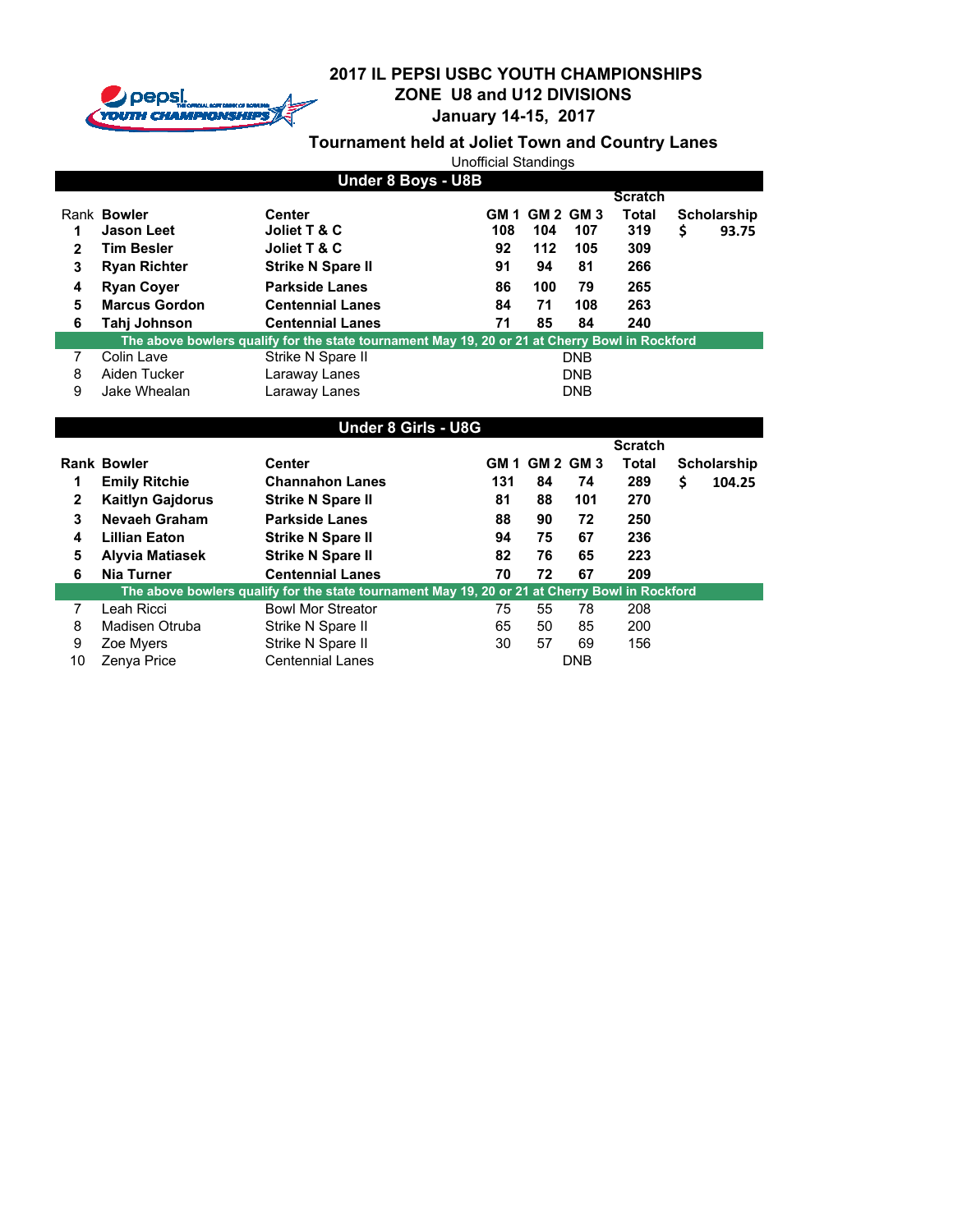

**January 14-15, 2017**

|                |                          |                                                                                                | <b>Unofficial Standings</b> |                |            |                |                    |
|----------------|--------------------------|------------------------------------------------------------------------------------------------|-----------------------------|----------------|------------|----------------|--------------------|
|                |                          | Under 10 Girls - U10G                                                                          |                             |                |            |                |                    |
|                |                          |                                                                                                |                             |                |            | <b>Scratch</b> |                    |
|                | <b>Rank Bowler</b>       | Center                                                                                         |                             | GM 1 GM 2 GM 3 |            | <b>Total</b>   | <b>Scholarship</b> |
| 1              | <b>London Mathis</b>     | <b>Centennial Lanes</b>                                                                        | 132                         | 156            | 161        | 449            | \$<br>93.75        |
| $\mathbf{2}$   | Gianna Brandolino        | Joliet T & C                                                                                   | 155                         | 155            | 118        | 428            | \$<br>62.50        |
| 3              | <b>Amber Bozych</b>      | Joliet T & C                                                                                   | 113                         | 106            | 134        | 353            |                    |
| 4              | <b>Breanna Bernard</b>   | <b>Channahon Lanes</b>                                                                         | 99                          | 93             | 142        | 334            |                    |
| 5              | Gabriella Loetscher      | <b>Channahon Lanes</b>                                                                         | 138                         | 103            | 91         | 332            |                    |
| 6              | <b>Gracie Busboom</b>    | <b>Parkside Lanes</b>                                                                          | 99                          | 107            | 124        | 330            |                    |
|                |                          | The above bowlers qualify for the state tournament May 19, 20 or 21 at Cherry Bowl in Rockford |                             |                |            |                |                    |
| $\overline{7}$ | Savannah Voitik          | Joliet T & C                                                                                   | 116                         | 90             | 112        | 318            |                    |
| 8              | Madelyn Rehanek          | Laraway Lanes                                                                                  | 125                         | 105            | 77         | 307            |                    |
| 9              | Lauren Bacys             | Strike N Spare II                                                                              | 105                         | 82             | 108        | 295            |                    |
| 10             | Katelyn Wietting         | <b>Riverfront Lanes</b>                                                                        | 98                          | 112            | 81         | 291            |                    |
| 11             | <b>Bree Stewart</b>      | <b>Centennial Lanes</b>                                                                        | 85                          | 88             | 98         | 271            |                    |
| 12             | Anna Ricci               | <b>Bowl Mor Streator</b>                                                                       | 77                          | 84             | 108        | 269            |                    |
| 13             | Haleigh Richardson       | <b>Brookmont</b>                                                                               | 99                          | 80             | 89         | 268            |                    |
| 14             | Erin Paul                | Laraway Lanes                                                                                  | 59                          | 60             | 83         | 202            |                    |
| 15             | Zekarrie Price           | <b>Centennial Lanes</b>                                                                        |                             |                | <b>DNB</b> |                |                    |
|                |                          |                                                                                                |                             |                |            |                |                    |
|                |                          | Under 10 Boys - U10B                                                                           |                             |                |            |                |                    |
|                |                          |                                                                                                |                             |                |            | <b>Scratch</b> |                    |
|                | <b>Rank Bowler</b>       | <b>Center</b>                                                                                  |                             | GM 1 GM 2 GM 3 |            | <b>Total</b>   | <b>Scholarship</b> |
| 1              | <b>Alex Sanchez</b>      | <b>Plainfield Lanes</b>                                                                        | 134                         | 180            | 153        | 467            | \$<br>125.00       |
| $\mathbf{2}$   | <b>Landon Mathis</b>     | <b>Centennial Lanes</b>                                                                        | 161                         | 177            | 115        | 453            | \$<br>93.75        |
| 3              | <b>Kyle Scaglione</b>    | Joliet T & C                                                                                   | 185                         | 130            | 126        | 441            | \$<br>56.25        |
| 4              | Luke Switalski           | <b>Centennial Lanes</b>                                                                        | 173                         | 116            | 148        | 437            | \$<br>37.50        |
| 5              | <b>Devin Mata</b>        | <b>Parkside Lanes</b>                                                                          | 113                         | 168            | 136        | 417            |                    |
| 6              | <b>Kameron Cleveland</b> | <b>Centennial Lanes</b>                                                                        | 136                         | 123            | 139        | 398            |                    |
|                |                          | The above bowlers qualify for the state tournament May 19 - 21 at Cherry Bowl in Rockford      |                             |                |            |                |                    |
| $\overline{7}$ | Kaden Lafine             | <b>Brookmont</b>                                                                               | 156                         | 142            | 82         | 380            |                    |
| 8              | Quensir April            | Joliet T & C                                                                                   | 99                          | 157            | 113        | 369            |                    |
| 9              | Joe Bembenek             | <b>Riverfront Lanes</b>                                                                        | 144                         | 93             | 117        | 354            |                    |
| 10             | Zach Kunkle              | <b>Channahon Lanes</b>                                                                         | 102                         | 124            | 126        | 352            |                    |

| ,  | Nauen Lanne            | DIUUNIIUIIL              | טטו | 14Z | 04         | oou |
|----|------------------------|--------------------------|-----|-----|------------|-----|
| 8  | Quensir April          | Joliet T & C             | 99  | 157 | 113        | 369 |
| 9  | Joe Bembenek           | <b>Riverfront Lanes</b>  | 144 | 93  | 117        | 354 |
| 10 | Zach Kunkle            | Channahon Lanes          | 102 | 124 | 126        | 352 |
| 11 | Chase Brinkman         | <b>Brookmont</b>         | 118 | 105 | 125        | 348 |
| 12 | <b>Tyler MacDonald</b> | Joliet T & C             | 114 | 105 | 120        | 339 |
| 13 | <b>Charles Stewart</b> | <b>Centennial Lanes</b>  | 79  | 133 | 124        | 336 |
| 13 | <b>William Tatro</b>   | <b>Brookmont</b>         | 165 | 91  | 80         | 336 |
| 15 | Austin LiCausi         | Joliet T & C             | 119 | 83  | 126        | 328 |
| 16 | Caleb Washington       | Joliet T & C             | 110 | 99  | 113        | 322 |
| 17 | <b>Wade Cronwall</b>   | Strike N Spare II        | 118 | 92  | 111        | 321 |
| 18 | Alex Hughes            | Joliet T & C             | 115 | 108 | 89         | 312 |
| 19 | Austen Stieg           | <b>Channahon Lanes</b>   | 73  | 104 | 122        | 299 |
| 20 | <b>Braydon Dunne</b>   | Parkside Lanes           | 111 | 88  | 95         | 294 |
| 20 | Parker Gunther         | Orland Bowl              | 88  | 109 | 97         | 294 |
| 22 | Nick Boswell           | <b>Brookmont</b>         | 100 | 118 | 67         | 285 |
| 23 | Jake Arient            | Strike N Spare II        | 99  | 78  | 103        | 280 |
| 24 | Garrett Johnson        | Joliet T & C             | 102 | 88  | 85         | 275 |
| 25 | <b>Tyler Flory</b>     | <b>Brookmont</b>         | 115 | 54  | 101        | 270 |
| 26 | <b>Ted Neuman</b>      | <b>Bowl Mor Streator</b> | 124 | 63  | 75         | 262 |
| 27 | John Ricci             | <b>Bowl Mor Streator</b> | 79  | 77  | 86         | 242 |
| 28 | Alex Null              | <b>Channahon Lanes</b>   | 78  | 77  | 79         | 234 |
| 29 | Carter Frost           | Joliet T & C             | 88  | 63  | 82         | 233 |
| 30 | Jayden Thomas          | <b>Centennial Lanes</b>  |     |     | <b>DNB</b> |     |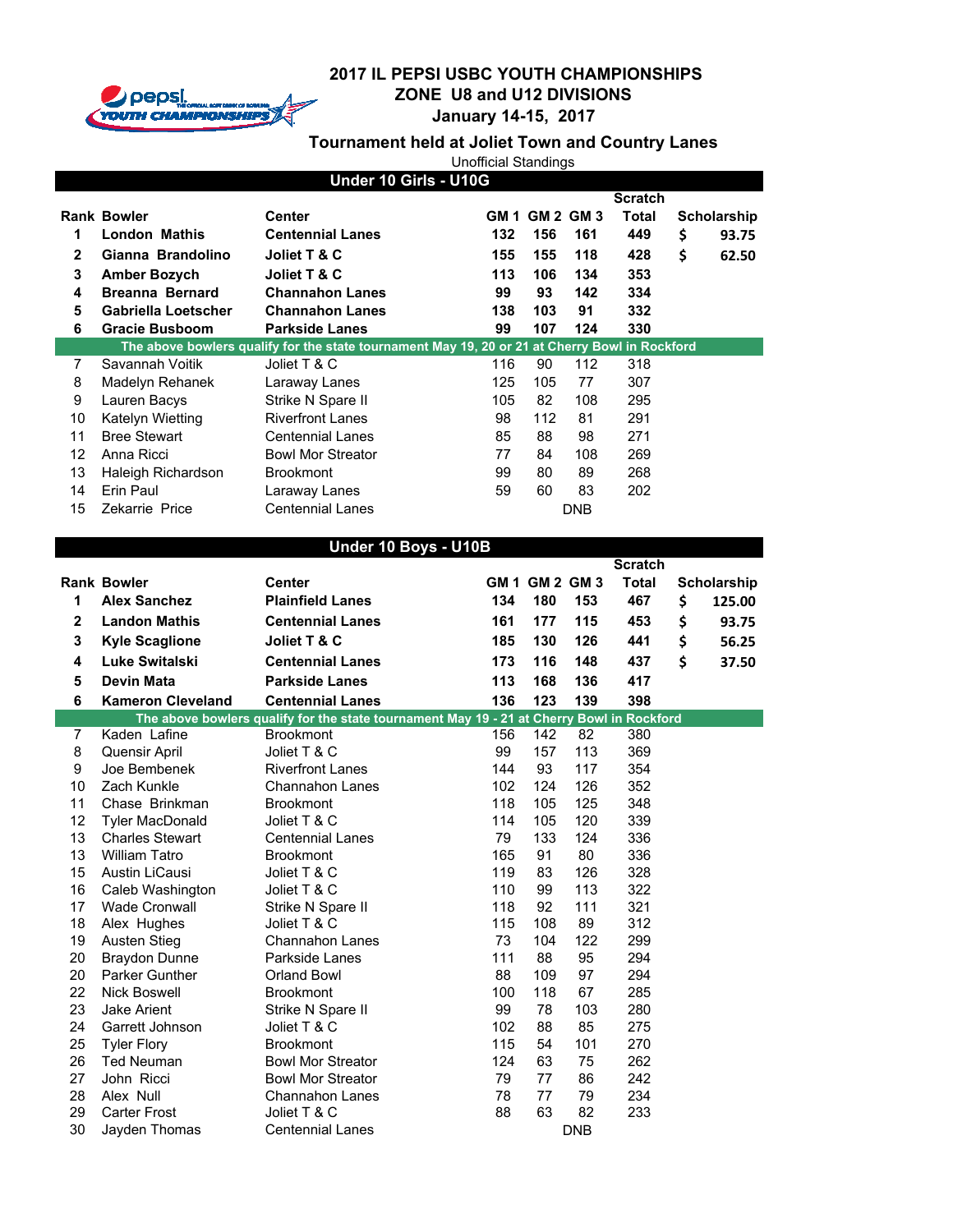

**January 14-15, 2017**

|                       |                         |                                                                                               | <b>Unofficial Standings</b> |                |            |                |    |                    |  |
|-----------------------|-------------------------|-----------------------------------------------------------------------------------------------|-----------------------------|----------------|------------|----------------|----|--------------------|--|
| Under 12 Girls - U12G |                         |                                                                                               |                             |                |            |                |    |                    |  |
|                       |                         |                                                                                               |                             |                |            | <b>Scratch</b> |    |                    |  |
|                       | <b>Rank Bowler</b>      | <b>Center</b>                                                                                 |                             | GM 1 GM 2 GM 3 |            | <b>Total</b>   |    | <b>Scholarship</b> |  |
| 1                     | <b>Isabella Colon</b>   | Joliet T & C                                                                                  | 180                         | 258            | 131        | 569            | \$ | 104.25             |  |
| $\mathbf{2}$          | <b>Kathleen Schraer</b> | Joliet T & C                                                                                  | 171                         | 192            | 170        | 533            | \$ | 78.25              |  |
| 3                     | Lani Breedlove          | <b>Parkside Lanes</b>                                                                         | 140                         | 177            | 160        | 477            | \$ | 47.00              |  |
| 4                     | Sanai Tyler             | <b>Centennial Lanes</b>                                                                       | 129                         | 162            | 185        | 476            | \$ | 31.25              |  |
| 5                     | Isabella Chojnowski     | <b>Centennial Lanes</b>                                                                       | 144                         | 167            | 160        | 471            |    |                    |  |
| 6                     | <b>Malaya Chavez</b>    | Joliet T & C                                                                                  | 153                         | 153            | 133        | 439            |    |                    |  |
| $\overline{7}$        | <b>Abigail Miller</b>   | <b>Strike N Spare II</b>                                                                      | 137                         | 158            | 144        | 439            |    |                    |  |
|                       |                         | The above bowlers qualify for the state tournament May 19 - 21 at Don Carter Bowl in Rockford |                             |                |            |                |    |                    |  |
| 8                     | Alyssa VanMater         | Joliet T & C                                                                                  | 130                         | 172            | 134        | 436            |    |                    |  |
| 9                     | Kaylee Cavanaugh        | Joliet T & C                                                                                  | 140                         | 156            | 113        | 409            |    |                    |  |
| 10                    | Macey Wharry            | Joliet T & C                                                                                  | 140                         | 116            | 139        | 395            |    |                    |  |
| 11                    | Morgan LiCausi          | Joliet T & C                                                                                  | 144                         | 162            | 88         | 394            |    |                    |  |
| 12                    | Anna Jaworski           | <b>Bowl Mor Streator</b>                                                                      | 134                         | 100            | 146        | 380            |    |                    |  |
| 12                    | Elizabeth Wietting      | <b>Riverfront Lanes</b>                                                                       | 115                         | 160            | 105        | 380            |    |                    |  |
| 14                    | Paige Matiasek          | Strike N Spare II                                                                             | 151                         | 105            | 118        | 374            |    |                    |  |
| 15                    | Kenzie Backstrom        | Channahon Lanes                                                                               | 109                         | 157            | 105        | 371            |    |                    |  |
| 16                    | Ashlee Pruim            | <b>Channahon Lanes</b>                                                                        | 132                         | 114            | 116        | 362            |    |                    |  |
| 17                    | Cassie Kontos           | Strike N Spare II                                                                             | 141                         | 105            | 110        | 356            |    |                    |  |
| 18                    | Sydney Eaton            | Strike N Spare II                                                                             | 138                         | 78             | 129        | 345            |    |                    |  |
| 19                    | Elly Bedecker           | <b>Bowl Mor Streator</b>                                                                      | 124                         | 110            | 100        | 334            |    |                    |  |
| 20                    | <b>Madison Mata</b>     | Parkside Lanes                                                                                | 100                         | 115            | 104        | 319            |    |                    |  |
| 21                    | Jerica Dillon           | Joliet T & C                                                                                  | 103                         | 88             | 113        | 304            |    |                    |  |
| 22                    | Jo Mindeman             | Joliet T & C                                                                                  | 89                          | 93             | 97         | 279            |    |                    |  |
| 23                    | Tricia Wetstein         | Joliet T & C                                                                                  | 86                          | 80             | 87         | 253            |    |                    |  |
| 24                    | Madelyn Lave            | Strike N Spare II                                                                             |                             |                | <b>DNB</b> |                |    |                    |  |
| 25                    | Alysha Prince           | <b>Brookmont</b>                                                                              |                             |                | <b>DNB</b> |                |    |                    |  |